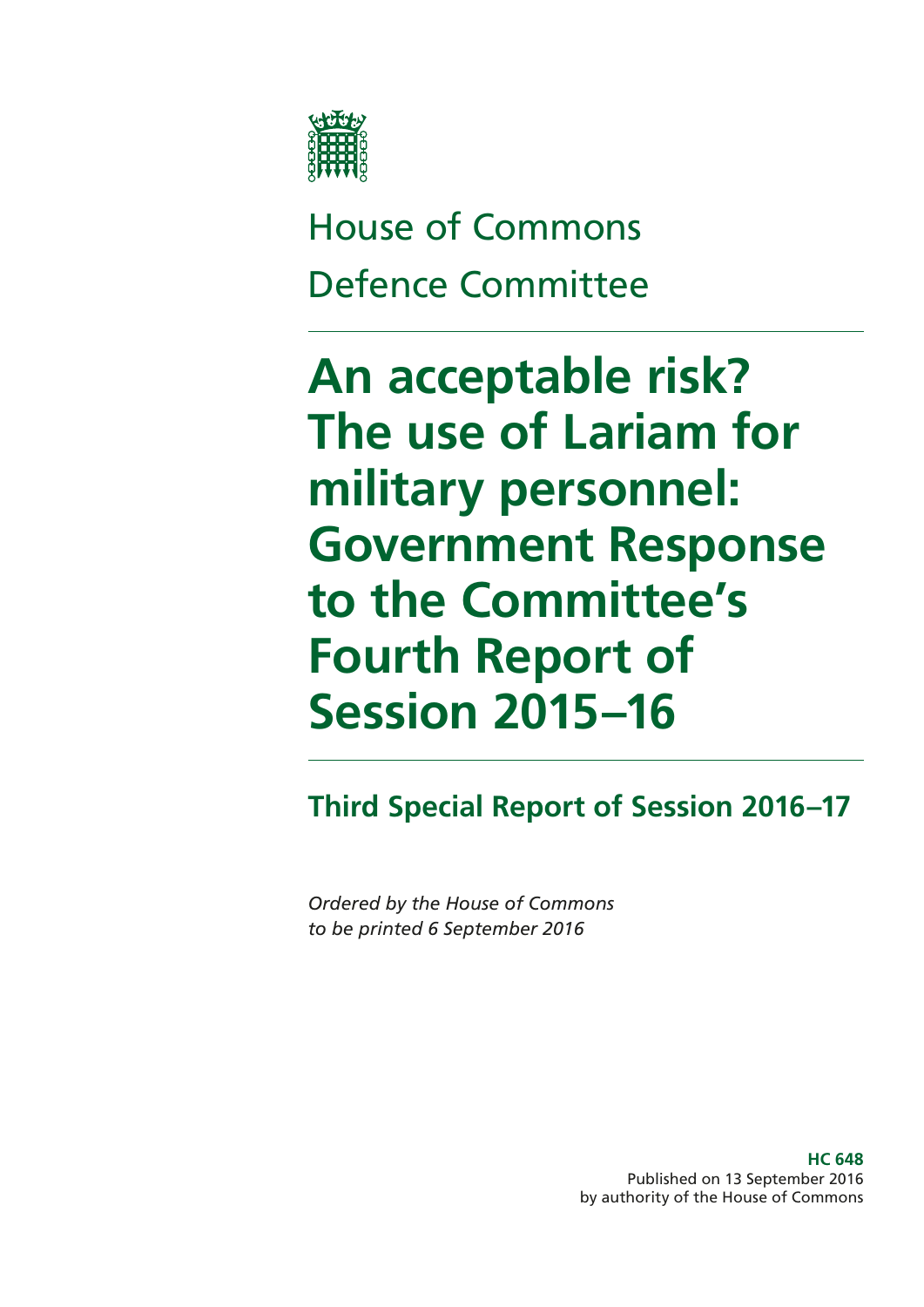#### **The Defence Committee**

The Defence Committee is appointed by the House of Commons to examine the expenditure, administration, and policy of the Ministry of Defence and its associated public bodies

#### **Current membership**

[Dr Julian Lewis MP](https://www.parliament.uk/biographies/commons/dr-julian-lewis/54) (*Conservative, New Forest East*) (Chair) [Richard Benyon MP](https://www.parliament.uk/biographies/commons/richard-benyon/1547) (*Conservative, Newbury*) [Douglas Chapman MP](https://www.parliament.uk/biographies/commons/douglas-chapman/4402) (*Scottish National Party, Dunfermline and West Fife*) [James Gray MP](https://www.parliament.uk/biographies/commons/james-gray/261) (*Conservative, North Wiltshire*) [Johnny Mercer MP](https://www.parliament.uk/biographies/commons/johnny-mercer/4485) (*Conservative, Plymouth, Moor View*) [Mrs Madeleine Moon MP](https://www.parliament.uk/biographies/commons/mrs-madeleine-moon/1490) (*Labour, Bridgend*) [Jim Shannon MP](https://www.parliament.uk/biographies/commons/jim-shannon/4131) (*Democratic Unionist Party, Strangford*) [Ruth Smeeth MP](https://www.parliament.uk/biographies/commons/ruth-smeeth/4508) (*Labour, Stoke-on-Trent North*) [John Spellar MP](https://www.parliament.uk/biographies/commons/john-spellar/318) (*Labour, Warley*) [Bob Stewart MP](https://www.parliament.uk/biographies/commons/bob-stewart/3919) (*Conservative, Beckenham*) [Phil Wilson MP](https://www.parliament.uk/biographies/commons/phil-wilson/1603) (*Labour, Sedgefield*)

#### **Powers**

The Committee is one of the departmental select committees, the powers of which are set out in the House of Commons Standing Orders, principally in SO No.152. These are available on the internet via [www.parliament.uk](http://www.parliament.uk).

#### **Publication**

Committee reports are published on the [Committee's website](http://www.parliament.uk/business/committees/committees-a-z/commons-select/defence-committee/) and in print by Order of the House. Evidence relating to this report is published on the relevant [inquiry page](https://www.parliament.uk/business/committees/committees-a-z/commons-select/defence-committee/inquiries/parliament-2015/inquiry/) of the Committee's website.

#### **Committee staff**

The current staff of the Committee are James Davies (Clerk), Dr Anna Dickson (Second Clerk), Claire Cozens, John Curtis, Dr Megan Edwards, Eleanor Scarnell and Ian Thomson (Committee Specialists), David Nicholas (Senior Committee Assistant), and Carolyn Bowes and David Gardner (Committee Assistants).

#### **Contacts**

All correspondence should be addressed to the Clerk of the Defence Committee, House of Commons, London SW1A 0AA. The telephone number for general enquiries is 020 7219 5857; the Committee's email address is [defcom@parliament.uk.](mailto:defcom@parliament.uk) Media inquiries should be addressed to Alex Paterson on 020 7219 1589.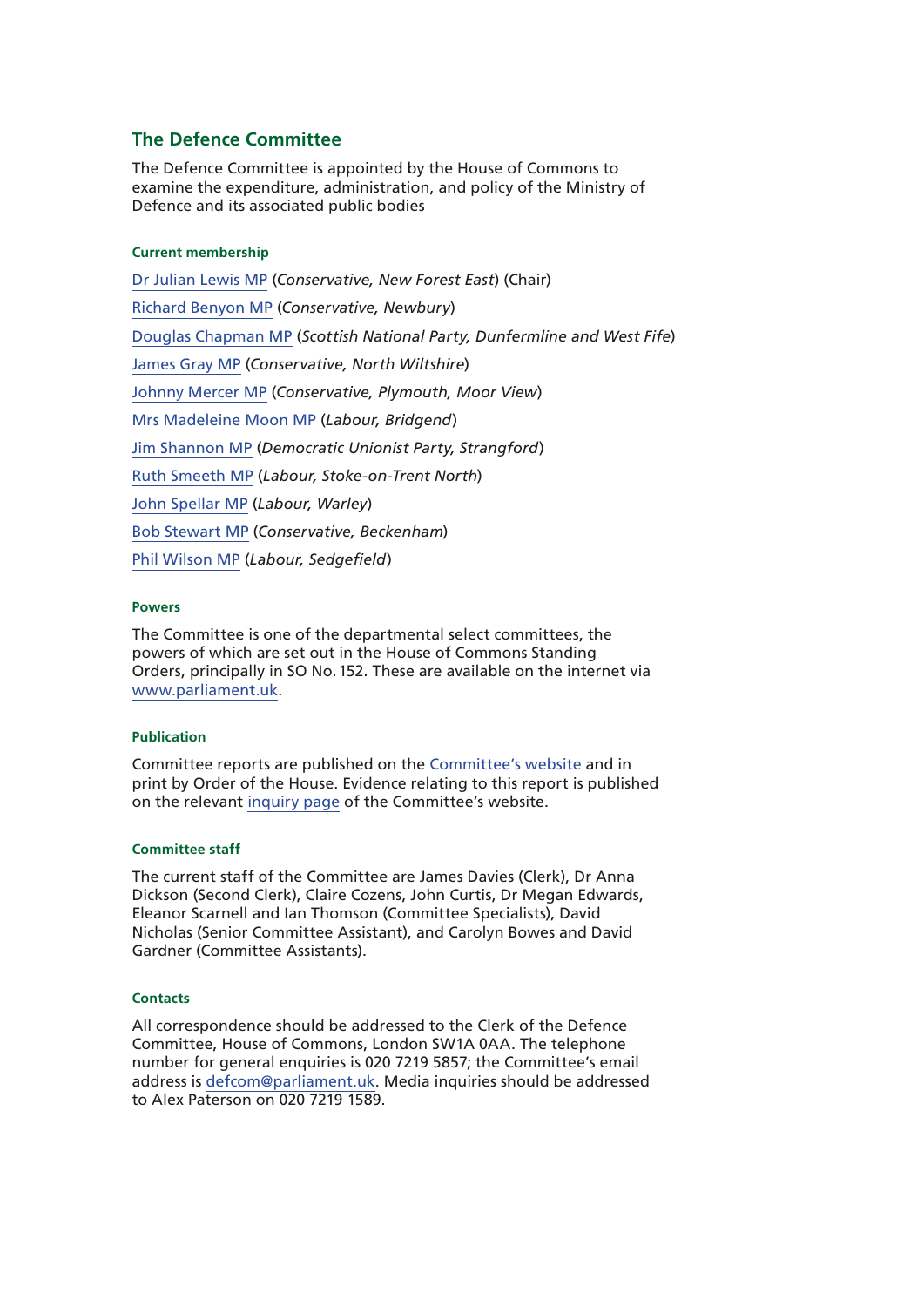# Third Special Report

The Defence Committee published its Fourth Report of Session 2015–16, entitled *An acceptable risk? The use of Lariam for military personnel* on 24 May 2016. The Government's response was received on 21 July 2016 and is appended to this report.

## Appendix: Government Response

The Government's formal response to the HCDC's conclusions and recommendations is set out below. The HCDC's findings are highlighted in bold, with the Government response in plain text. For ease of reference, paragraph numbering follows that in the 'Conclusions and Recommendations' section of the HCDC's report.

## **Introduction**

**1. We welcome the Minister's apology to former and current Service personnel who believed that they were prescribed Lariam without the necessary individual risk assessments. This is a timely acknowledgement of the concerns raised about the use of Lariam. We look to the Minister to build on his opening statement by engaging positively with the recommendations we make in this Report. The prescription of a drug known to have 'neuropsychiatric side effects and vestibular disorders' without face-to-face interviews shows a lamentable weakness in the MoD's Duty of Care towards service personnel. (Paragraph 5)**

The Government welcomes the HCDC's report and has considered its conclusions and recommendations carefully. Malaria is a deadly disease and we have a duty to protect our deployed personnel from it. Mefloquine (commercially known as Lariam) continues to be recommended as a safe and effective form of malaria prevention by Public Health England, the World Health Organisation and other respected bodies who take account of the body of global evidence.

Adverse reactions to any drug can be experienced by some, so we will continue to keep our policies and procedures under review to ensure that the anti-malarial being prescribed can be tolerated by the individual patient.

We take seriously the claims made to the Committee that Lariam has been inappropriately prescribed to Service personnel and that serious and long-lasting adverse drug effects have been experienced. We continue to encourage anyone with such concerns to raise them with the MoD so they can be investigated fully and in confidence.

## **MoD use of Lariam**

**2. While the ACMP may be able to give general medical advice on the use of Lariam, it does not tailor its advice for use by the Armed Forces. We believe this to be a serious deficiency. Given the clear concerns about the use of Lariam for military personnel, this must be addressed as a matter of urgency. We recommend that the MoD, and its**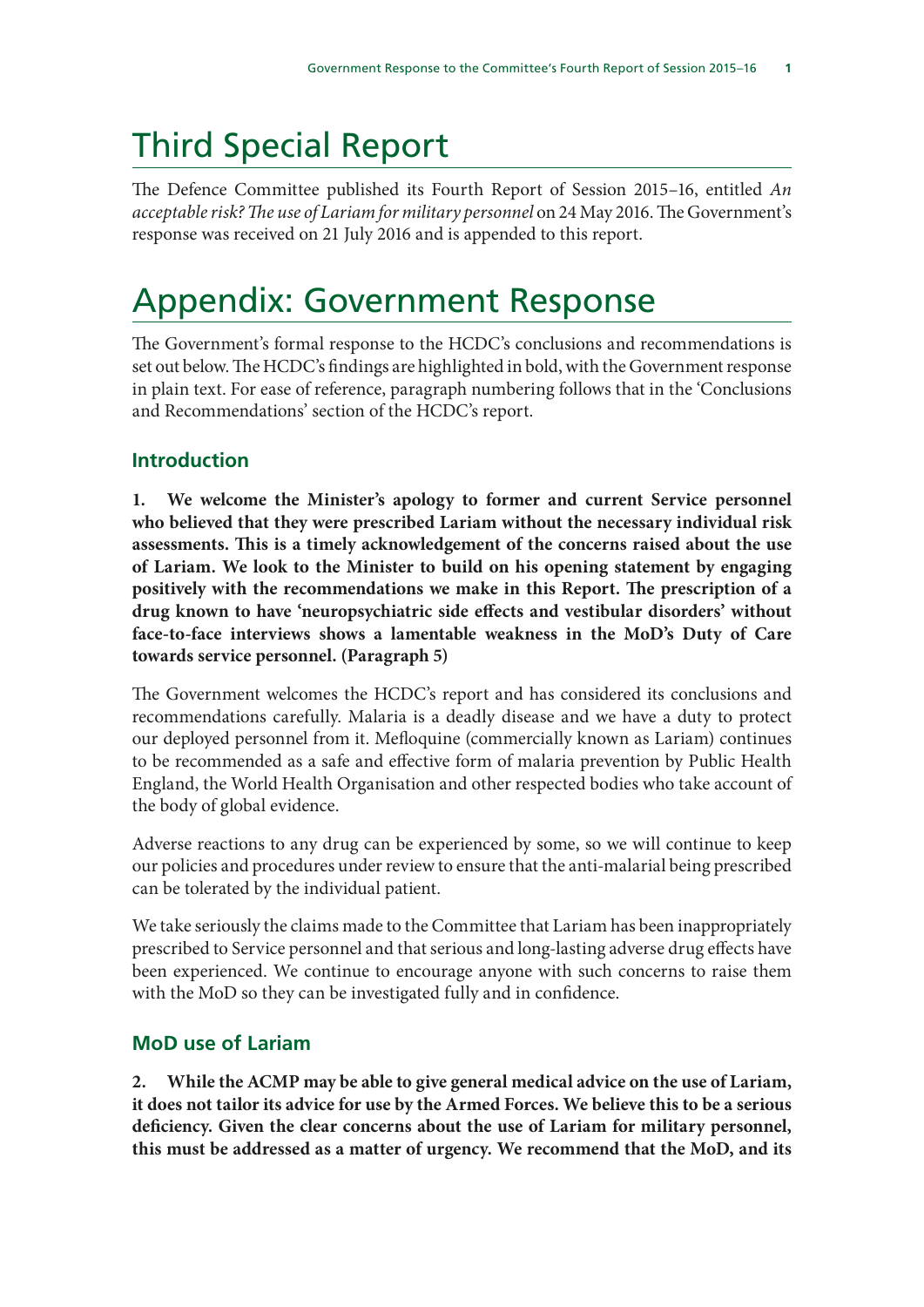**representative on the ACMP, work with the ACMP to develop guidelines on Lariam and other anti-malarials specific to their use by military personnel, along similar lines to the US Centre for Disease Control and Protection's Yellow Book. (Paragraph 23)**

A revised malaria prevention policy is currently going through the internal MoD approval process. Once finalised, the MoD has agreed with the ACMP to pass the document to them for review, in order to provide an objective assessment of the revised policy.

### **3. The Government's assertion that geographical deployment was part of the assessment for using Lariam has been disputed. For the sake of clarity we recommend that the MoD should set out which geographical areas, if any, it believes to have resistance to each anti-malarial drug which it uses, and any accompanying evidence it has to support its view. (Paragraph 27)**

The MoD relies on authoritative external advice on the global distribution of antimalarial resistance. The MoD follows the UK guidance provided in Table 7 of 'Country Recommendations' in the 'Guidelines for malaria prevention in travellers from the United Kingdom, 2015' by Public Health England, dated September 2015.<sup>1</sup> These guidelines are updated on a regular basis (usually at least annually).

**4. Publishing evidence pertinent to our inquiry on the day of a Ministerial oral evidence session, and without prior notice, is not an acceptable way to engage with the Committee. In its response to our Report, we shall expect a clear undertaking from the Ministry of Defence that this will not happen again. (Paragraph 29)**

The MoD apologised about the timing of the release of information at the oral evidence session. The information was made available to HCDC as soon as it was ready and released in line with the Code of Practice for Official Statistics. That is why the publication was released at short notice as an ad hoc publication. There was no intention to delay or withhold information from the Committee, the publication was to ensure transparency and so that any statements MoD Ministers or officials made at the Committee were supported by an Official Statistics publication. In future MoD will ensure that HCDC is aware of any planned ad hoc publications relevant to the session so that they may be anticipated.

## **Individual risk assessments**

**5. The clear guidance from Roche is for individual risk assessments to be conducted before Lariam is prescribed. It is the MoD's policy to adhere to that guidance, but the MoD appears to have interpreted the guidance to include the option of 'desk-based' risk assessments using patients' medical records. We do not believe that to be an adequate alternative to face-to-face interviews. We therefore recommend that the MoD cease conducting risk assessments based solely on patients' records and prescribe Lariam, if at all, only after detailed face-to-face individual risk assessments. Records of faceto-face assessments should be recorded in individual's medical notes and a signature obtained confirming that risks have been explained and advice notes provided. (Paragraph 38)**

<sup>1</sup> Table 7 'Country recommendations', Public Health England ['Guidelines for malaria prevention in travellers from](https://www.gov.uk/government/uploads/system/uploads/attachment_data/file/461295/2015.09.16_ACMP_guidelines_FINAL.pdf)  [the United Kingdom](https://www.gov.uk/government/uploads/system/uploads/attachment_data/file/461295/2015.09.16_ACMP_guidelines_FINAL.pdf) 2015', September 2015, pp 36–45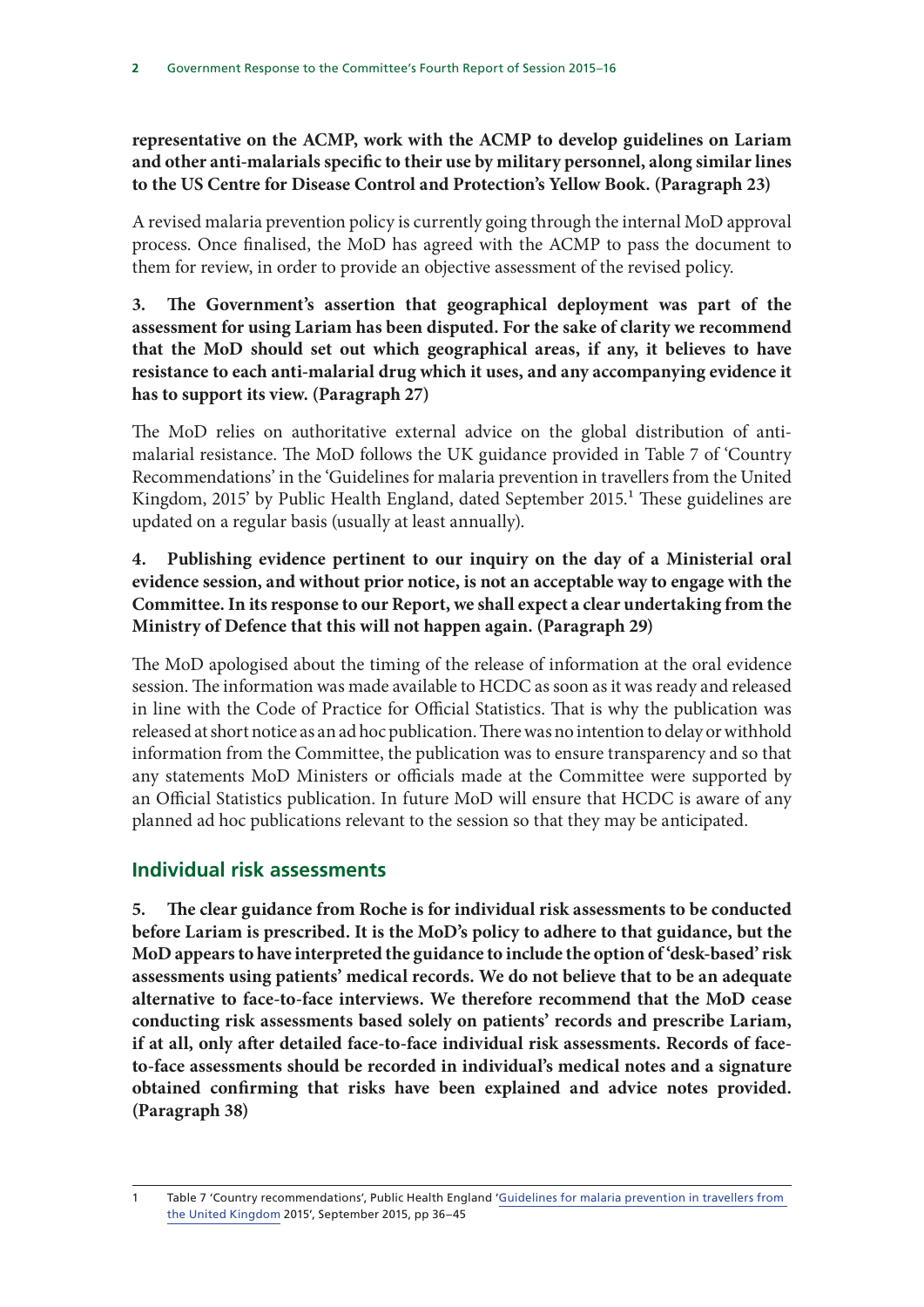On the prevention of malaria in military personnel, the revised malaria prevention policy will direct that all anti-malaria drugs are only supplied after a face-to-face travel health risk assessment performed by an appropriately trained and regulated healthcare professional. Where this is physically not possible (for example, a ship at sea that may not have a doctor or nurse on board) the risk assessment will be undertaken by a suitably trained Medical Assistant or Medical Technician following endorsed protocols, with the drugs authorised by a doctor before supply. In either case, travel health risk assessments are to be recorded on the patients' electronic health record.

**6. We are concerned that the records held by the MoD are insufficient to give certainty that the policy of conducting individual risk assessments has been fully adhered to. While we understand that it would be more difficult to produce records before 2013, it should be a straightforward exercise to provide that detail for the past three years. We recommend that the Ministry of Defence conduct an audit of all prescriptions of Lariam since responsibility was moved to the Surgeon General. As part of that audit, we will expect the MoD to provide figures on the number of face-to-face assessments alongside the number of prescriptions based solely on patients' records. (Paragraph 39)**

The purpose of audit is to measure performance against a prescribed standard, to introduce measures to address any perceived failure to meet the standard, and then to re-measure to determine if the standard has been achieved after intervention. The MoD will undertake prospective audit of returning travellers to examine the impact of the new strategy, once the revised policy is approved. Given the high rate of adverse effects of anti-malaria drugs, it will be extended to include all anti-malarial drugs.

Undertaking a retrospective audit of all Armed Forces personnel prescribed Lariam since 2013 is neither straightforward nor practicable. For the two years 2013–2015 it is estimated that this would require the review of more than 6,500 case records requiring more than 2,000 man hours of manual raw data compilation: this would principally be by doctors in individual medical centres examining individual electronic medical records, which could have a significant impact on the delivery of healthcare. Additional staff time would also be required to collate and analyse the results. The results would not alter the MoD intent to ensure that all future prescriptions for Lariam are following an individual face-to-face consultation. Individual units are responsible for carrying out a number of mandatory pre-deployment administrative checks before an individual can deploy, one of which includes checking that a face-to face consultation has been conducted. If the new policy is found not to have been followed, the individual will be referred back to a Medical Officer.

#### **7. It is not clear how the MoD would provide individual risk assessments prior to the prescription of Lariam in the event of a significant deployment. In its response to our Report, the MoD should set out how this would be done and an estimation of the time it would take to conduct face-to-face individual risk assessments at both company and battalion level. (Paragraph 43)**

The MoD agrees that it can be difficult to undertake individual risk assessments if military personnel deploy at short notice. In order to address this difficulty, the revised malaria prevention policy will direct a robust risk assessment strategy based upon three elements.

First, at around the time they complete their initial training and enter the trained strength, all new Armed Forces personnel will undergo a malaria chemoprophylaxis contra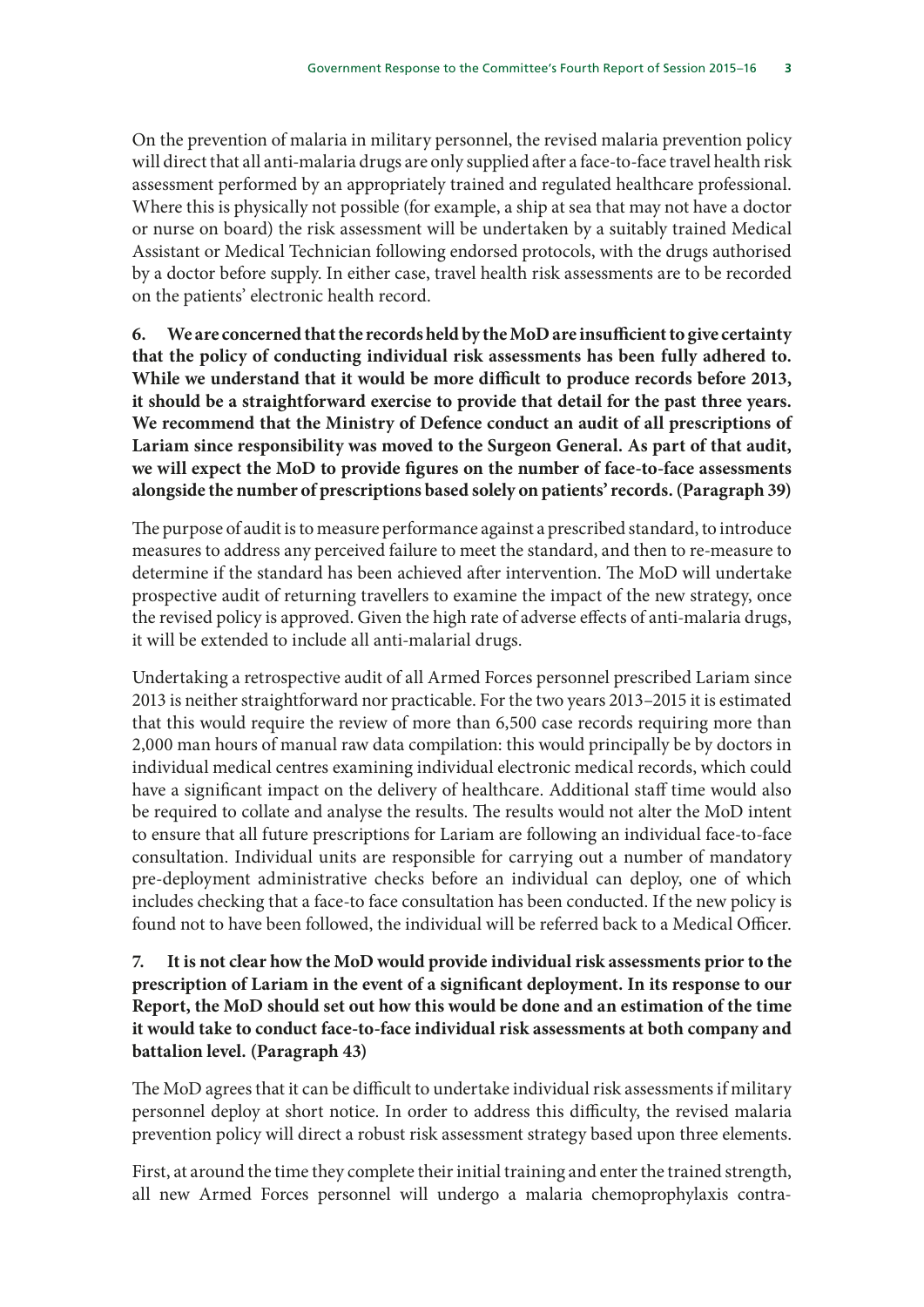indications check. This will involve a face-to-face consultation with an appropriately trained and regulated healthcare professional to identify any contraindications to the five commonly used anti-malaria drugs. The results will be recorded in the patients' electronic health record. This will highlight any Armed Forces personnel who have a fixed contraindication to any anti-malarial both on their medical record and to the individual.

Second, depending upon individual circumstances, after posting into a deployable role, or before they enter a period of high readiness, Armed Forces personnel will undertake a generic face-to-face travel health risk assessment with an appropriately trained and regulated healthcare professional and the results recorded in their electronic health record. It is estimated that this will take up to 20 minutes per individual, or approximately 33 hours for a company (or any military unit of around 100 personnel) or approximately 200 hours for a battalion.

Finally, once individuals are warned for a deployment they will normally undertake a deployment-specific face-to-face travel health risk assessment with an appropriately trained and regulated healthcare professional, with the results recorded in their electronic health record. When the operational imperative means that time does not allow this additional face-to-face interview, an appropriately trained and regulated healthcare professional will review individual electronic health records and confirm that there are no contraindications to the recommended anti-malaria drug. It is estimated that this will take up to 5 minutes per individual, or approximately 8 hours for a company, or approximately 50 hours for a battalion.

### **8. We further recommend that the MoD sets out a comparative assessment of the practicalities of prescribing Lariam with face-to-face interviews and prescribing other anti-malarial protections in the event of a large deployment at short notice. (Paragraph 44)**

All anti-malaria drugs have the potential to cause adverse effects and the revised malaria prevention policy will direct that all anti-malaria drugs are only to be supplied after face-to-face travel health risk assessments. If the choice of anti-malaria drug is known beforehand there will be no significant difference in the time needed to supply Lariam when compared to any other anti-malaria drug.

However, should a nurse or pharmacist identify that a traveller requires Lariam during a travel health risk assessment, the traveller will need to be referred to a doctor. This will add at least 10 minutes to the time required per individual.

**9. Whilst the extent of non-reporting of contra-indications is not clear, all of our witnesses acknowledged that there was a risk that some military personnel may hide symptoms in the belief that to do otherwise could jeopardise their careers. Doctors are well placed to spot this, but they cannot be guaranteed to do so in every case. This reinforces the need for detailed face-to-face individual risk assessments rather than implied risk assessments based on patients' records. (Paragraph 50)**

As outlined in the answer to recommendation 7, the revised malaria prevention policy will direct a robust risk assessment strategy for face to face assessments.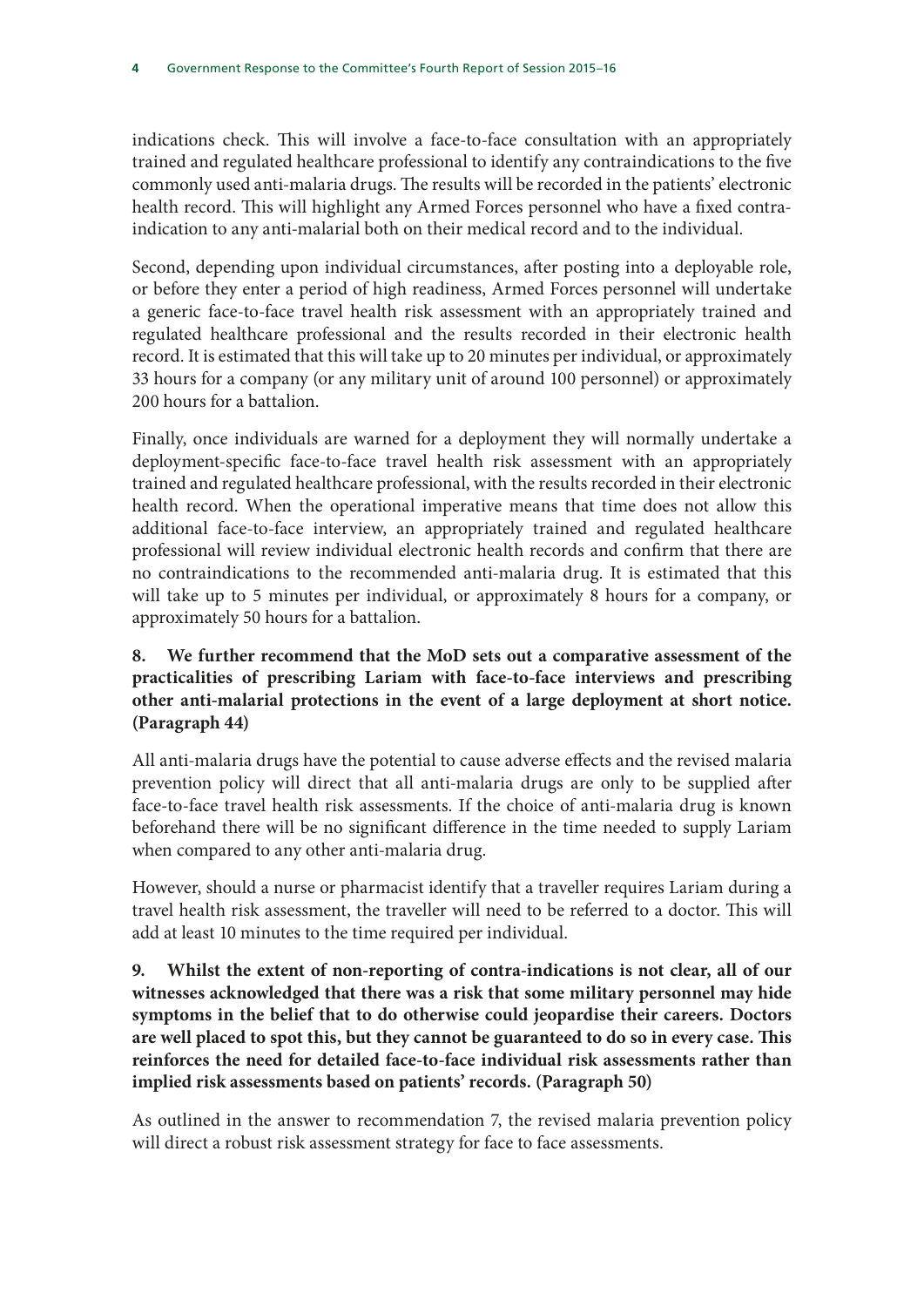**10. The anecdotal evidence we received suggesting that some military personnel preferred to throw away their Lariam rather than use it is deeply disturbing. If true, it is an indication that some in the Armed Forces have completely lost confidence in Lariam. In its response, we shall expect the Ministry of Defence to set out how it monitors compliance rates among military personnel who have been prescribed Lariam. (Paragraph 54)**

Compliance with a prescribed course of drugs is a matter of personal choice that is influenced by informed consent. The importance of taking anti-malaria drugs is stated during pre-deployment health briefings delivered to personnel before overseas deployment, and reinforced during deployment. All cases of malaria are reported to the Surgeon General's Headquarters and each case is investigated to determine compliance with the malaria prevention policy in order to identify lessons.

The only absolutely reliable way of measuring compliance with anti-malaria drug regimens would be by blood testing. Except as part of formally approved research, the widespread use of blood testing to assess compliance is considered to be impractical with a disproportionate logistic burden, and ethically unacceptable to mandate an invasive test and enforce any failure to detect an adequate drug level through punitive measures.

The MoD undertakes ad hoc surveys of personnel returning from overseas, that include questions on compliance with malarial chemoprophylaxis. Following the approval of a revised malaria prevention policy, the MoD intends to continue to undertake postdeployment surveys to enhance the understanding of compliance.

#### **11. In addition to the need for a face-to-face interview, we recommend that the MoD ensures that each individual, when made aware of the risks of Lariam, must be offered the option of receiving an alternative anti-malarial drug. (Paragraph 56)**

The revised MoD policy is currently going through the internal MoD approval process and specific wording is not yet finalised. However, the revised policy will direct that all anti-malaria drugs are only to be supplied after face-to-face travel health risk assessments.

Travel health assessments will be performed by an appropriately trained and regulated healthcare professional. This will determine the existing contraindications and known intolerances to all relevant anti-malarial drugs (including Lariam) for the specified geographic deployment. The traveller will then be offered the most suitable drug on both safety and efficacy grounds, taking into account patient preference.

All anti-malaria drugs have the potential to cause adverse effects and the revised Anti-Malaria Prophylaxis Protocol, introduced in February this year, on the Defence Medical Information Capability Programme (DMICP) ensures that travellers are informed of these during the travel health risk assessment. If Lariam is to be supplied the prescribing doctor will be required to actively check a box to confirm that alternative drugs have been offered to the traveller.

**12. The risk of severe side-effects of using Lariam have been highlighted by both Roche and our witnesses. The evidence we have received has emphasised the specific risks that such side-effects can place on military personnel when deployed and the belief that the military environment has the potential to exacerbate those side-effects. While**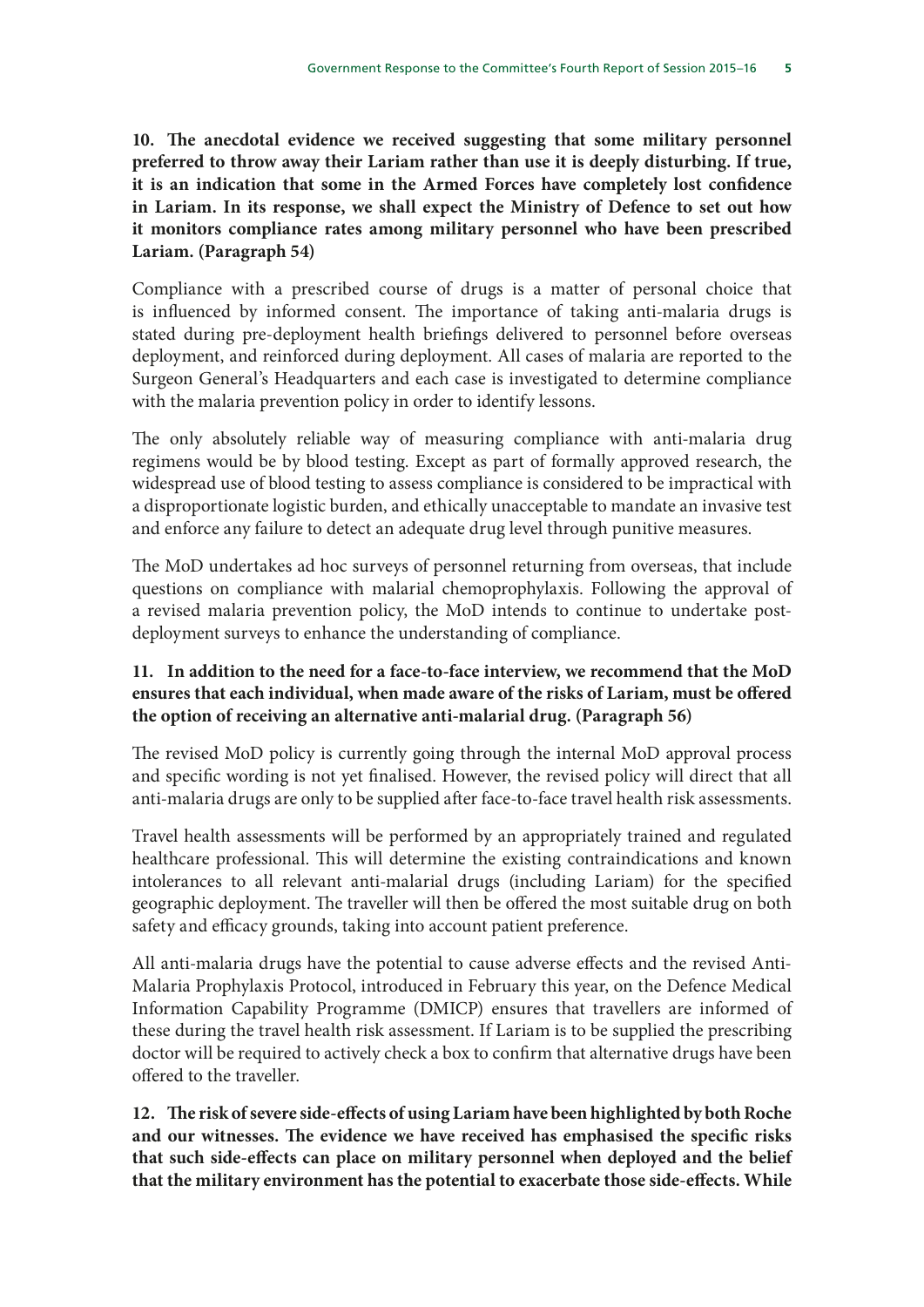**the majority of users will not experience them, we do not believe Lariam, and its risk profile, is compatible with the duties required of military personnel on operations. (Paragraph 73)**

The MoD acknowledges and respects the opinion of the Committee that was based on the evidence provided to them. However, the MoD is not aware of any peer-reviewed evidence that any of the anti-malaria drugs recommended by ACMP are incompatible with the duties required of military personnel on operations.

It is well known that all anti-malaria drugs have the potential to cause adverse effects (see Table 1 below) and it is acknowledged that these can, on occasion, be severe.

|                                      | <b>Very Common</b>                    | <b>Common</b>        |
|--------------------------------------|---------------------------------------|----------------------|
|                                      | (more than 1 in 10)                   | (more than 1 in 100) |
| Atovaquone/Proguanil <sup>2</sup>    | Abdominal pain                        | Abnormal dreams      |
|                                      | Diarrhoea                             | Allergic reactions   |
|                                      | Headache                              | Anaemia              |
|                                      | Vomiting                              | Anorexia             |
|                                      |                                       | Cough                |
|                                      |                                       | Depression           |
|                                      |                                       | <b>Dizziness</b>     |
|                                      |                                       | Fever                |
|                                      |                                       | Insomnia             |
|                                      |                                       | Pruritus             |
|                                      |                                       | Rash                 |
| Chloroquine & Proguanil <sup>3</sup> | Chloroquine                           |                      |
|                                      | <b>Gastro Intestinal Disturbances</b> |                      |
|                                      | Headache                              |                      |
|                                      | Pruritus                              |                      |
|                                      | Rashes                                |                      |
|                                      | <b>Skin Reactions</b>                 |                      |
|                                      | Proguanil                             |                      |
|                                      | Constipation                          |                      |
|                                      | Diarrhoea                             |                      |
|                                      | Mild Gastric intolerance              |                      |
| Doxycycline <sup>4</sup>             | Anorexia                              |                      |
|                                      | Anxiety                               |                      |
|                                      | Dry mouth                             |                      |
|                                      | Flushing                              |                      |
|                                      | <b>Fungal superinfection</b>          |                      |
|                                      | Tinnitus                              |                      |

2 Atovaquone & Proguanil Summary of Product Characteristics ([http://www.medicines.org.uk/emc/medicine/756\)](http://www.medicines.org.uk/emc/medicine/756) accessed 10 Nov 15

3 BNF 70 Sept 2015–March 2016 pp 536–538 [www.medicinescomplete.com](http://www.medicinescomplete.com) accessed 04 Feb 16

4 BNF 70 Sept 2015–March 2016 pp 496–497 [www.medicinescomplete.com](http://www.medicinescomplete.com) accessed 04 Feb 16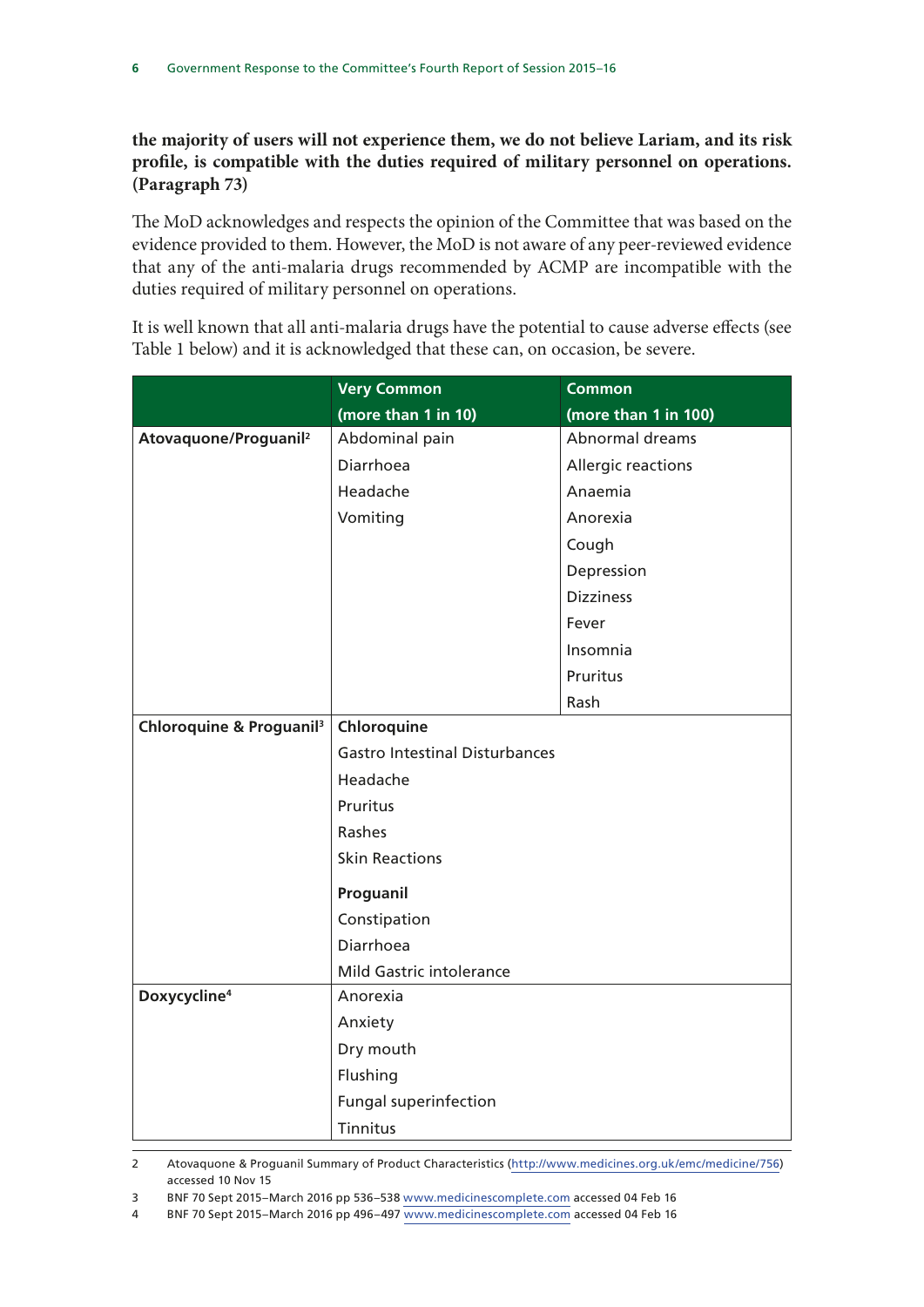|                         | <b>Very Common</b>  | <b>Common</b>        |
|-------------------------|---------------------|----------------------|
|                         | (more than 1 in 10) | (more than 1 in 100) |
| Mefloquine <sup>5</sup> | Abnormal dreams     | Abdominal pain       |
|                         | Insomnia            | Anxiety              |
|                         |                     | Depression           |
|                         |                     | Diarrhoea            |
|                         |                     | <b>Dizziness</b>     |
|                         |                     | Headache             |
|                         |                     | Nausea               |
|                         |                     | Pruritus             |
|                         |                     | Vertigo              |
|                         |                     | Visual impairment    |
|                         |                     | Vomiting             |

#### **Table 1: Common and Very Common Adverse Effects of anti-malaria drugs 5**

The MoD considers Lariam to be an appropriate drug for chloroquine resistant regions of the world if the traveller wishes to take it in preference to atovaquone/proguanil or doxycycline and accepts the side-effect profile.

**13. Strong anecdotal evidence suggests that a body of current and former Service personnel have been adversely affected by the use of Lariam. The MoD acknowledges its duty of care to support them, but the current arrangements for doing so appear to be inadequate. We recommend that the MoD establishes a single point of contact for all current and former Service personnel who have concerns about their experience of Lariam. This point of contact should be publicised widely though the Chain of Command, veterans organisations, the MoD website and military and forces magazines and publications. Discussions should also be held with the Department of Health on possible ways of advising GPs of potential risks to veterans who may have been prescribed Lariam. (Paragraph 77**)

Work is in hand to recruit into a team that will be the point of contact for both current and former Service personnel who have concerns about their experience of Lariam. It is anticipated that the team will be manned by 1 September 2016. We will work with others to ensure the team contact details are publicised widely.

#### **Research undertaken on Lariam**

**14. There is a body of evidence which indicates that Lariam has a significant risk profile. This has been acknowledged by Roche in the guidance it issues with the drug. However, most of this research has focussed on the civilian population. We welcome the Government's forthcoming audit of both Lariam and its alternatives but recommend that these audits are widened in scope to provide a more detailed understanding of the risks attached to the use of Lariam by military personnel. Such research should then be evaluated alongside research conducted by other nations' militaries. (Paragraph 86)**

<sup>5</sup> Mefloquine Summary of Product Characteristics [\(http://www.medicines.org.uk/emc/medicine/1701](http://www.medicines.org.uk/emc/medicine/1701)) accessed 10 Nov 15.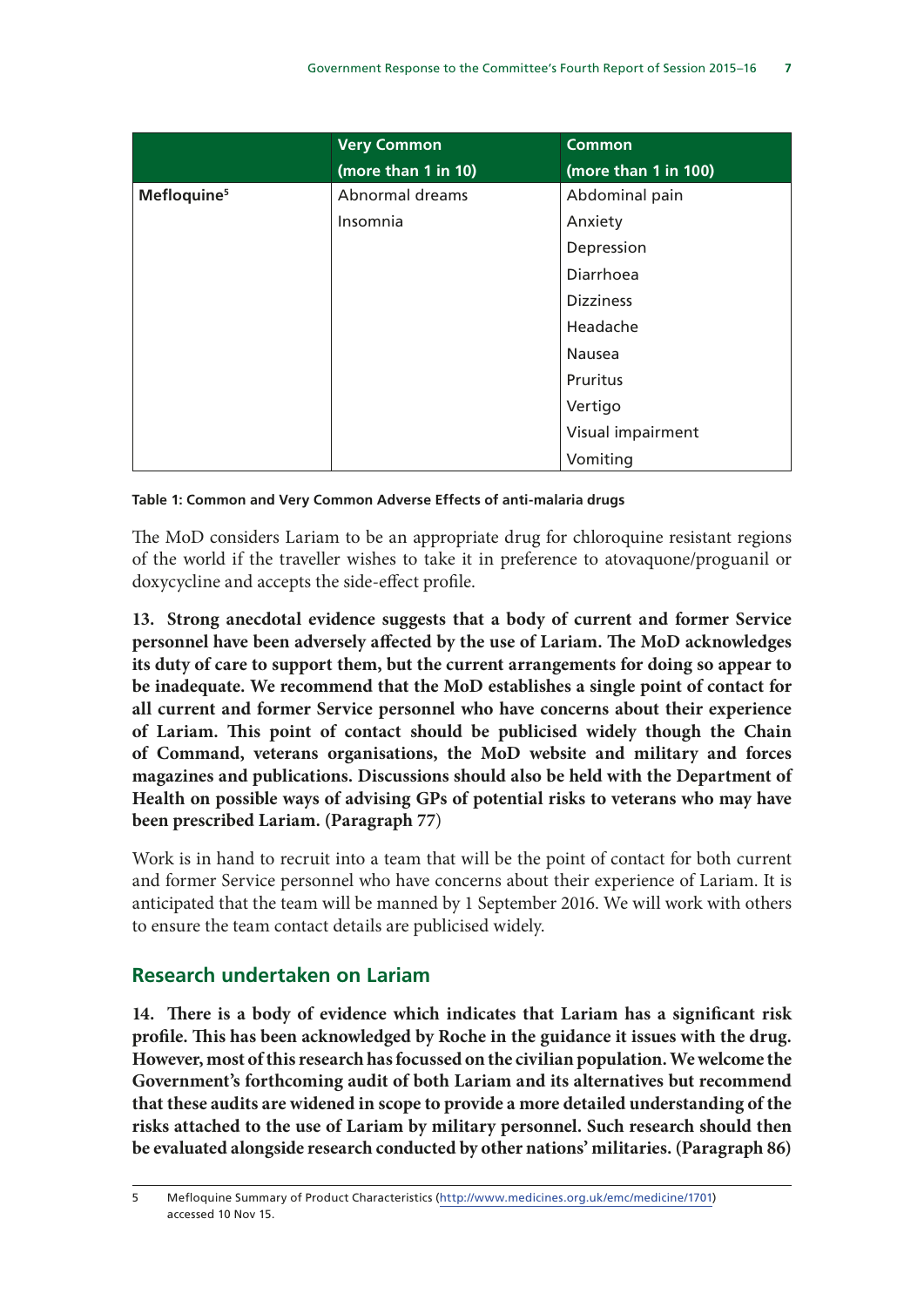The revised malaria prevention policy will reduce the need for, and value of, future research, by limiting the ability to randomise drug allocation and by explicitly influencing patient acceptability. In order to counter this, the MoD is simplifying and routinising data collection through DMICP that will facilitate future audits of anti-malaria drug use.

A research proposal for a wider study into the impact of adverse effects of anti-malaria drugs on the performance of military personnel exercising in Kenya is currently being considered by the MoD Research Ethics Committee (MoDREC). This study will add to our understanding of the risks associated with the use of anti-malaria drugs by military personnel. In addition, MoD will continue to share its research and to monitor research into anti-malaria drugs by other nations.

## **Comparisons with the use of Lariam by other States**

**15. The Ministry of Defence asserts that its use of Lariam is not out of step with that of our allies. To support this, it has provided evidence on which of our allies offers Lariam as an anti-malarial drug. However, a number of our witnesses told us that our allies take a far more restrictive approach to the use of the drug. We recommend that the MoD updates its information on the use of Lariam by our allies to include the extent to which Lariam is used and under what circumstances it is prescribed. (Paragraph 96)**

The MoD will continue to update the information held on the use by our allies of Lariam and other anti-malaria drugs. This includes the extent to which Lariam is used, and the circumstances in which it is supplied.

## **Conclusion**

**16. The Ministry of Defence has a duty of care to protect military personnel on operations overseas. It includes ensuring that they are adequately inoculated against disease. This will never be without the risk of detrimental side-effects, and we understand that the MoD must balance those risks against the health of our Armed Forces. However, in the case of malaria, we conclude that the MoD's current policy has got that balance wrong. (Paragraph 97)**

**17. While it is clear to us that there are significant risks attached to the use of Lariam for military personnel, we accept that there are a very limited number of occasions when its prescription may be necessary. However, we conclude that the MoD should designate Lariam as a 'drug of last resort' and that prescribing it should be restricted by the following conditions:** 

- **Only to those who are unable to tolerate any of the available alternatives;**
- **Only after a face-to-face Individual Risk Assessment has been conducted; and**
- **Only after the patient has been made aware of the alternatives and has been given the choice between Lariam and another suitable anti-malarial drug. (Paragraph 98)**